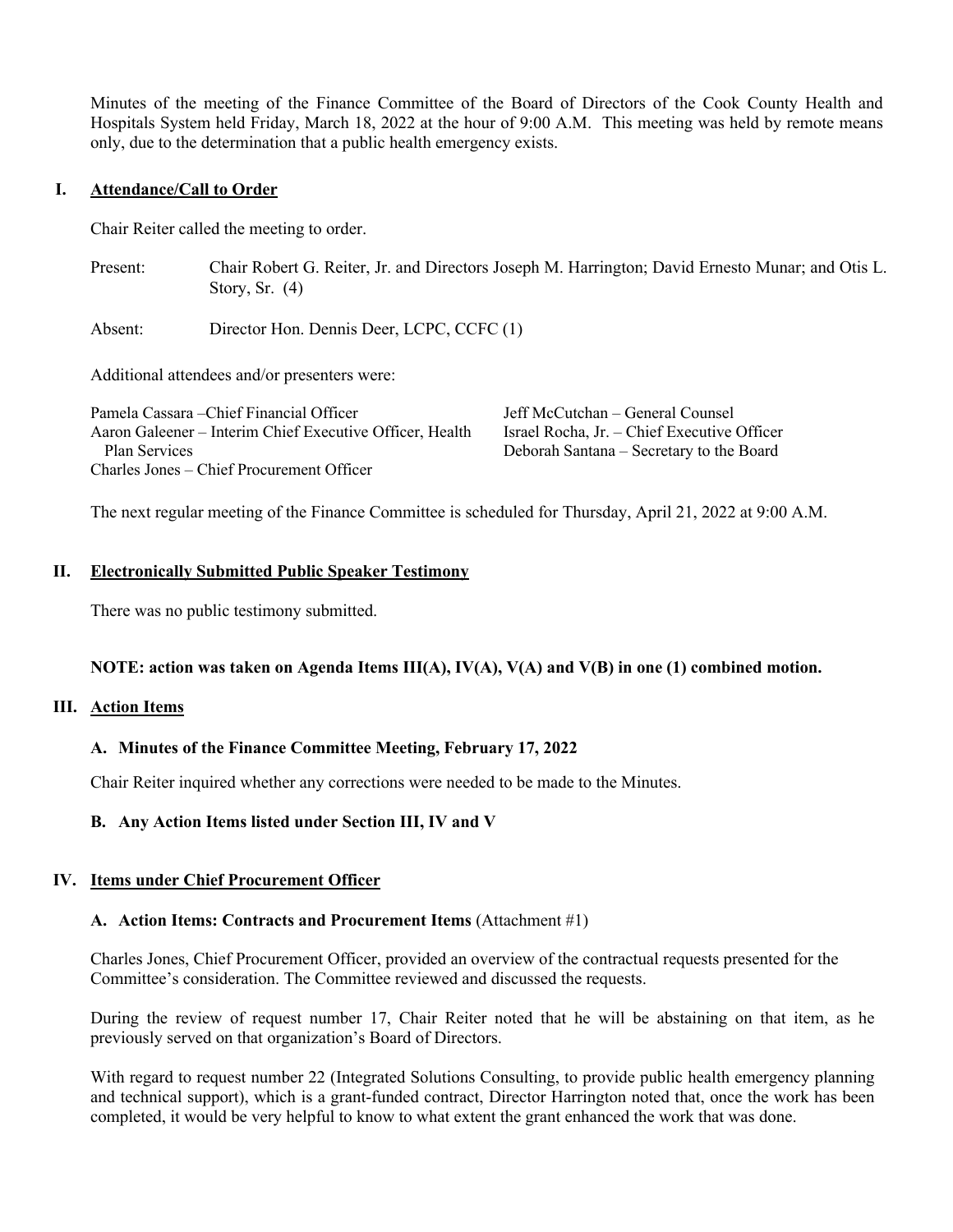# **IV. Items under Chief Procurement Officer**

## **A. Action Items: Contracts and Procurement Items (continued)**

Director Story inquired further regarding request number 23 (MHN ACO, LLC, for care management services). Aaron Galeener, Interim Chief Executive Officer, Health Plan Services, stated that there was a significant reduction in care management fees and a significant increase in Minority and Women-Owned Business Enterprise participation for the contract. The potential cost savings resulting from this contract, based on current membership, is estimated to be \$18.2 million annually.

- **B.** Report on Minority and Women-Owned Business Enterprise (M/WBE) Participation (Attachment #2)
- **C. FY2022 1st Quarter Report of Contracts Executed under the Authority of the Chief Executive Officer** (Attachment #3)
- **D. Report of Emergency Purchases –** six (6) presented (Attachment #4)

Mr. Jones provided an overview of the reports presented. The Committee reviewed and discussed the information.

During the review of the M/WBE Report, Chair Reiter requested that the annual M/WBE report from FY2020 be circulated to the Committee.

## **V. Items under the Chief Financial Officer**

- **A. Action Items: Receive and file CCH grant award-related items** (Attachment #5)
- **B. Action Item: Receive and file Transfer of Funds** (Attachment #6)
- **C. Report – January 2022 YTD Financials** (Attachment #7)

Pamela Cassara, Chief Financial Officer, provided an overview of the grant award-related items, Transfer of Funds, and January 2022 YTD Financials. The Committee reviewed and discussed the information.

The Financials presentation included information on the following:

- Executive Summary: Statement of Financial Condition
- Financial Results January 31, 2022 FYTD
- CCH Volumes: January 31, 2022 Revenue Operating Indicators
- CCH Operating Trends
- CCH 2022 Charitable & Public Program Expenditures Budget/Projection
- Payer Mix January 31, 2022
- Revenue Cycle KPI Trending
- Denial Trending
- CCH Savings Initiatives: January 31, 2022
- Health Plan Services Financial Results January 31, 2022
- Medicare Financial Results January 31, 2022